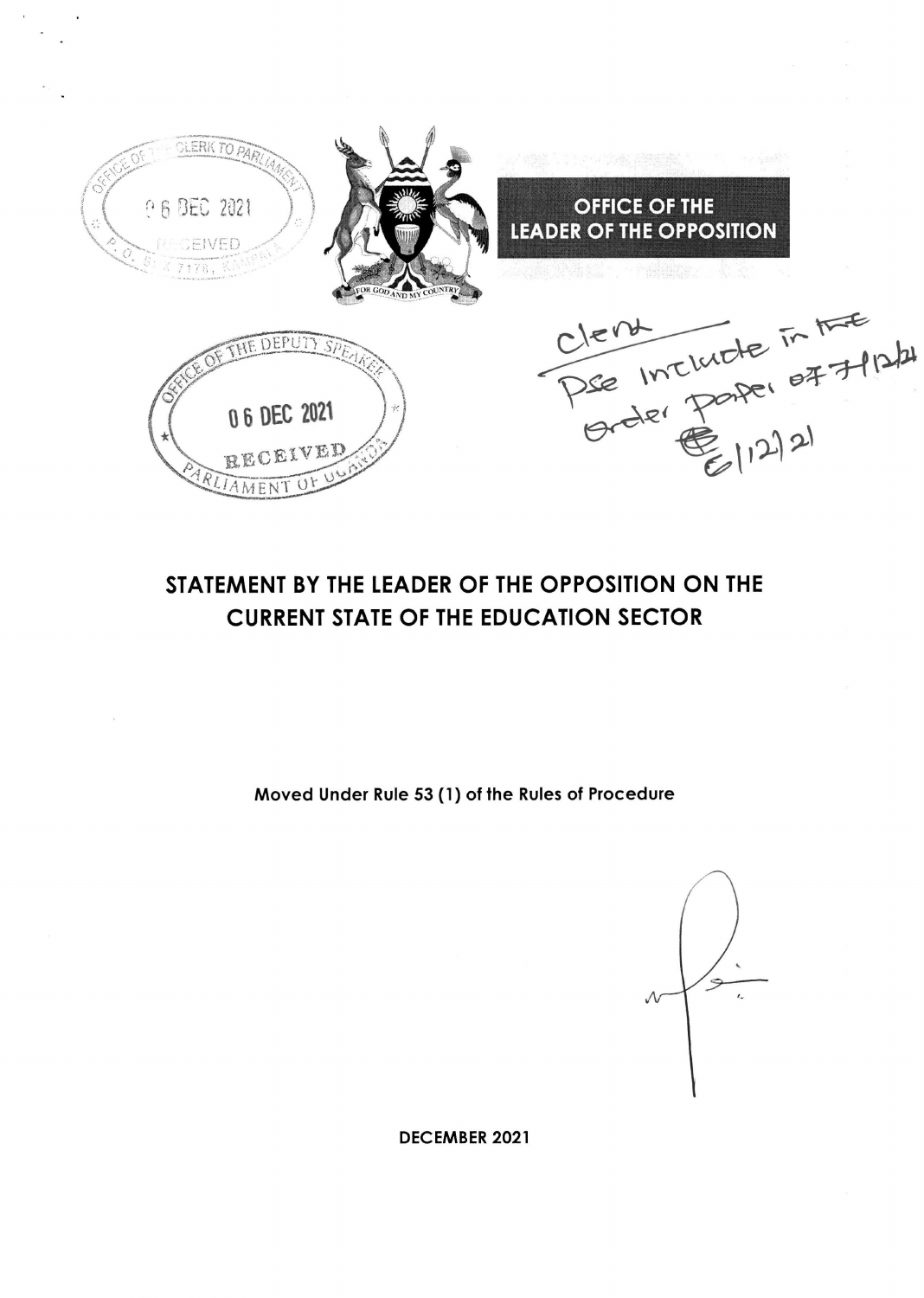# I.O INTRODUCTION

Rt. Honouroble Speoker ond Members of Porlioment, I om proceeding under Rule 53 (l) of our rules of procedure to moke o stotement on the stote of our educotion sector under COVID-19 contoinment reloted lockdown.

Educotion is o key component for sociol growth, Economic development, ond transformation. However, the COVID-19 pandemic poses serious threats to the occess of Educotion in Ugondo ond innovotive solutions ore needed to support this sector. The lockdowns that were instituted to contain the spread of the pondemic disrupted leorning ocross oll levels of educotion. Pre-primory institutions were completely closed while phosed leorning wos undertoken in primary, secondary, vocational and tertiary institutions between the 1st and 2<sup>nd</sup> wave of coronavirus infections.

# . Stolled Cohorls

This hos odversely offected leorning gools ond progress of students. While some leorners progressed ond eventuolly sot for their notionol exominotions, others have stalled in the same classes for two years. Consequently, many students are uncertain on whether they are to remain in the same class when classes resume or will be promoted without completing the curriculum of their respective pre-lockdown classes. This has been a cause of anxiety amongst students ond porents. Unfortunotely, the Ministry of Educotion ond Sports is silent on how the situotion will be oddressed ond hos foiled to offer leodership on the some.

# . leorning moteriols

Using funding from the Globol Portnership for Educotion, the Ministry developed a preparedness and response plan. A facilitation fund equivalent to USD 14.7 Million (opproximotely UGX 52 billion) wos given to focilitote the continuity of the leorning fromework. With this fund, leorners in government schools received free study moteriols, unlike those in privote schools. This roised issues of discriminotion.

A supplementory budget of Shs. 48 billion for procurement ond supply of o second set of study materials for learners during lockdown was passed on 18th November, 2021. The Ministry of Educotion intends to use the new set of leorning moteriols to complete the syllobus for eoch closs. This procurement is coming just less than 6 weeks before learners report back to school.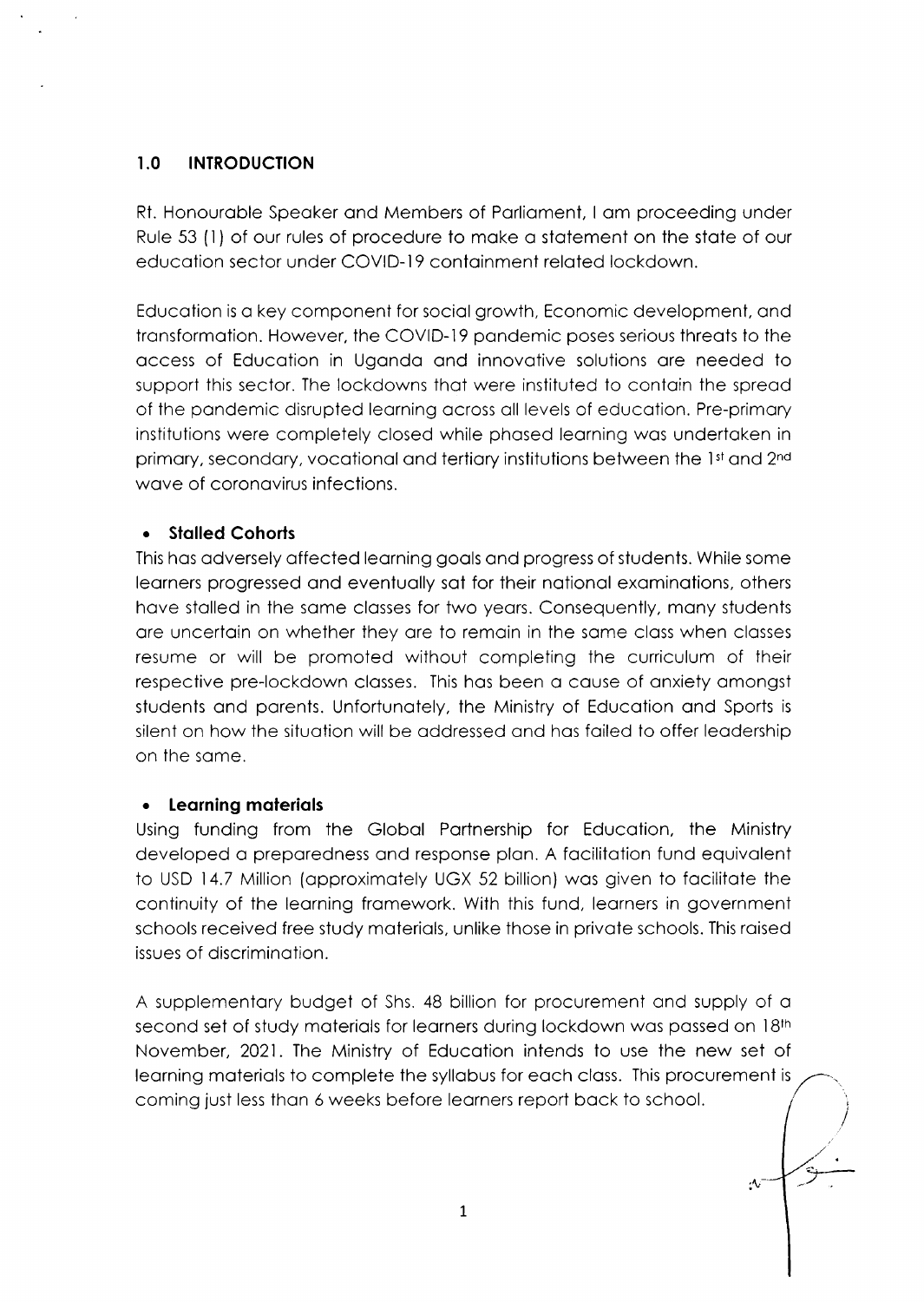#### . Finonciol Support to Privote Schools proprietors

The Ministry of Educotion, before the Committee on Educotion presented o poper ond omong the highlighted issues wos thot government hos estoblished o Smoll Business Recovery Fund equivolent to Shs. 200 billion, to be odministered by porticipoting finonciol institutions ocross the country to provide concessional credit to businesses affected by COVID-19. He informed the Committee thot the educotion sector moy olso benefit from this intervention. lt should be noted thot given the number of schools requiring financial support, the facility is too insufficient to accommodate the respective loon requests.

# 2.0 CONFUSING STATUS OF LEARNERS UNDER LOCKDOWN

Due to delayed school opening, there is stagnancy in the system. Cohorts of leorners who hod just begun term one of primory l, 2 ond 3in2020 ore stillstuck of home, 20 months loter. These pupils who qre estimoted of 4 million in totol, have not interfaced with a teacher for 84 weeks.

Cohorts of pupils whose oges mode them quolify for odmission into primory one in 2021, estimated at 1.3 million kids are also in waiting for their 1st day in closs. Another cohort is expected of opproximotely 1.3 million kids whose oges will be qualifying them for enrolment into Primary one in 2022. In total, an estimoted 6 million children ore of oge, reody to go to Primory l, 2 ond 3 os compared to preCOVID-19 lockdown capacity of 4 million learners in the 3 lower primory closs intoke.

The combined total of real and potential primary 1, 2 and 3 learners is estimoted of 6 million compored to the pre-lockdown copocity of on estimoted 4 million leorners in oll schools. This olone should moke us worried of how schools will cope with additional classroom space, teachers and other related requirements.

The some chollenge focing Primory l, 2, ond 3 of 2020 is olso prevoiling with Senior 1 and 2 of the same year. These two classes had only commenced studies for o few weeks when the second lockdown wos onnounced. This olso offects the tertiory institutions, where oll non-finolists of 2020 hod just been o few weeks in their special terms/semesters of study when 2<sup>nd</sup> lockdown was instituted.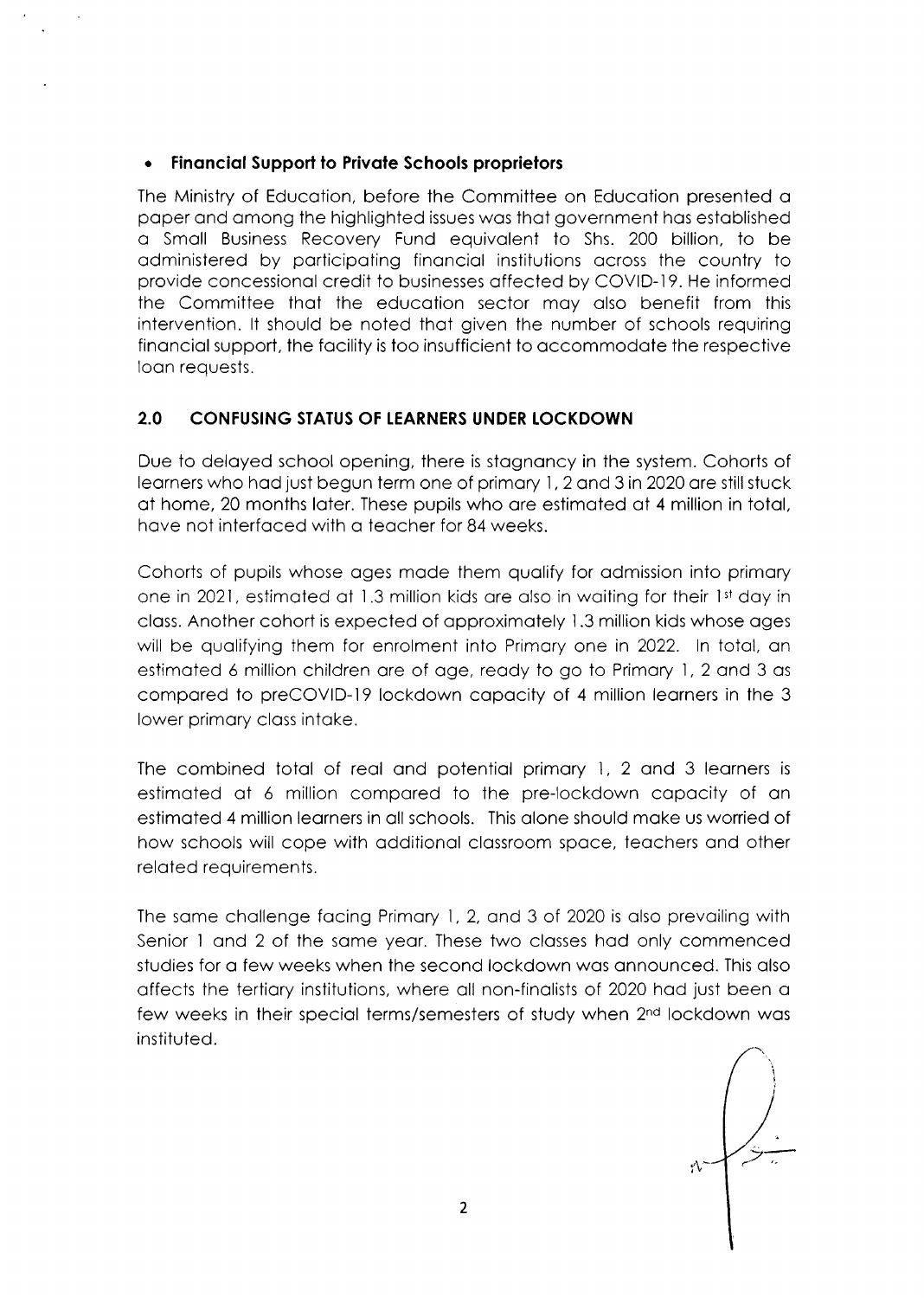## . lncreosed teenoge pregnoncies ond uncoulh behovior

The COVID-19 pondemic hos impocted oll ospects of life in Ugondo, resulting in loss of jobs, disruptions in occess to heolth ond sociol services, but no group hos felt the effects of the pondemic more thon odolescent girls. According to the United Notions Populotion Fund (UNFPA) October 2021 stotistics, o totol of 354,736 teenoge pregnoncies were registered in 2020, ond 196,499 in the first six months of 2021 in Uganda. This poses a vast threat to learning continuity as most of these young mothers moy not find it convenient to go bock to school once schools re-open.

Idleness coupled with growing physical features have led to learners indulging in bod sociol hobits including toking of qlcohol, toking bonned drugs, sexuol relationships, putting their lives in danger and outright criminality.

# 3.0 DISCREPANCIES IN TEACHERS AND INSTRUCTORS REMUNERATION

Rt. Honouroble Speoker ond Hon. Colleogues, the COVID-19 pondemic reloted lockdown hos divided teochers (ond instructors) into cotegories thot require our effort to intervene.

- Whereas teachers and non-teaching staff in government schools still eorn monthly solories, their counterports in privote institutions ore not eorning. According to o recent memo supplied to the Committee on Educotion by the Notionol Privote Schools Teqcher's Associotion (NAPSTA), Privote institutions employ o totol of 350,000 teoching stoff. Due to lack of earnings, many are deserting the teaching profession and mainly reverting to informal businesses such as brick laying, selling of chapatis, boda boda, market vending and provision of casual labour at building sites omong others. Those thot ore unoble to find olternotive sources of income hove completely lost livelihood. lf eoch of the 350,000 teochers hod 4 dependents, o totol of over 1.4 million people ore odversely offected by the loss of eorning.
- Last year, in his address, the President pledged to provide a revolving fund of UGX 20 billion to help privote teochers offected by the COVID-19. This fund wos geored of ossisting teochers diversify their sources of income through estoblishing enterprises of their own like retoil business, ogriculture, bodo bodo riding, soloon operotions etc. However, there has been confusion in the leadership of the various teacher's orgonisotions on who receives this relief fund. The Minister of Educotion

[r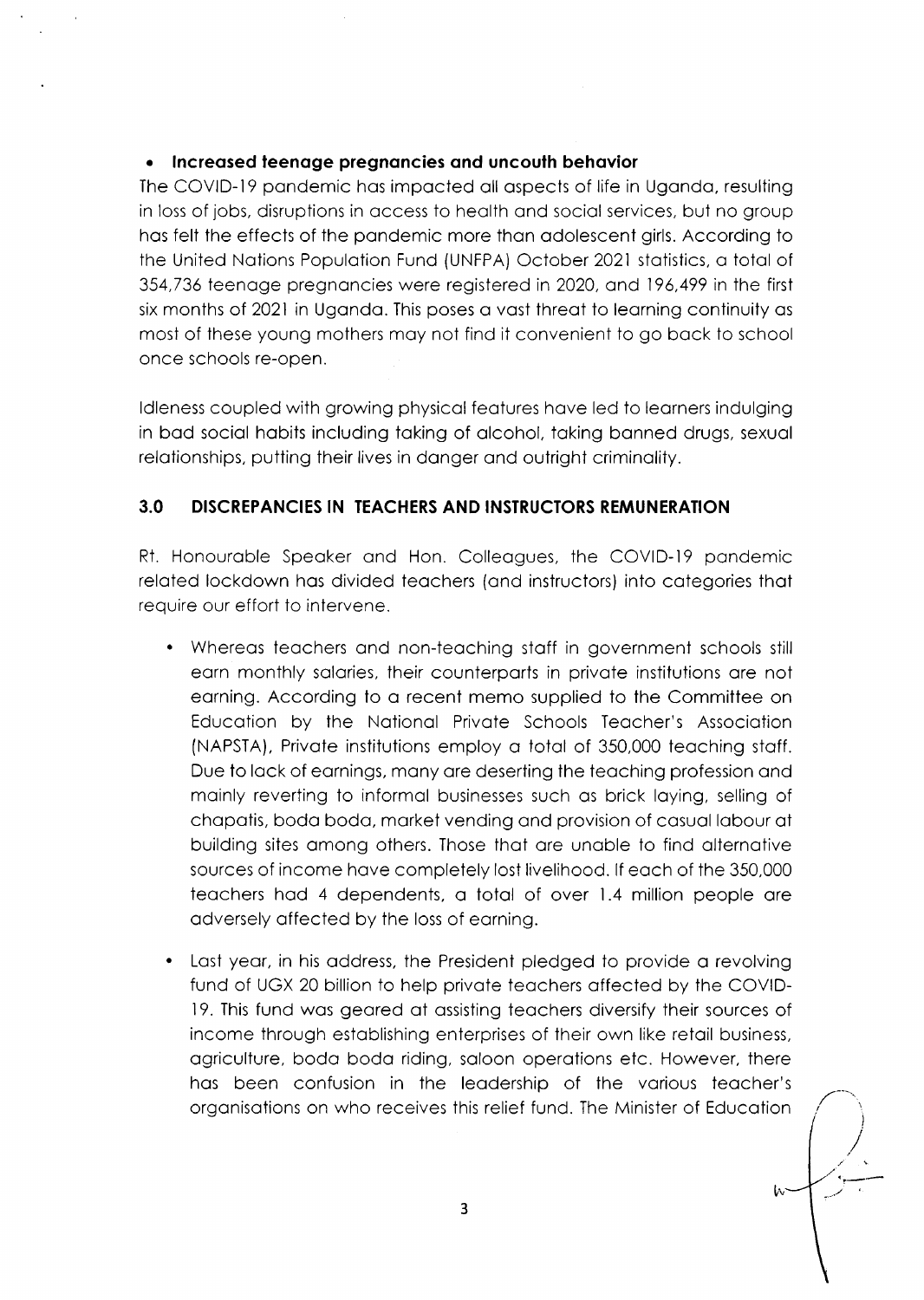should come out with a clear plan on how this fund will be disbursed and which teacher's organisation is in charge.

# 4.0 SORRY STATUS OF SCHOOLS

Unlike government schools that largely rely on public funding, private educotion institutions depend on revenue collected from fees. Due to closure of schools, proprietors of private education institutions are no longer earning. Many have been chocked by loans, forced to close business or convert their premises to other sources of income such os shops ond rentols. This roises o concern of a roaming deficit of education infrastructure. Unfortunately, government hos foiled to orticulote how it will fill the infrostructure gops ond sustain the teaching profession.

According to Educotion ond Sports Sector Bosic stotistics 2020-2021, <sup>o</sup> substantial number of educational institutions in Uganda are privately owned, their collopse will leove o huge gop ond dent in the educotion sector thot is bound to lost for yeors. For instonce, out of 20,305 primory schools, 8,269 (41%) are privately owned. Out of 2,995 secondary schools, 1,937 (65%) are privately owned. Out of 275 post primary institutions, 143 (52%) are privately owned. Out of the 53 universities, 44 (83%) ore privotely owned.

For the few privote educotionol institutions shouldering on, these ore burdened by overhead costs amidst nil revenues. These include maintenance of building ond grounds, gote keepers, security guords, electricity bills, minimum woges for staff such as custodians and matrons, water bills among others.

The Ministry of Educotion in 2020 directed oll preprimory ond primory schools resuming operotions post-lockdown of the time, thot they could only operote either os doy or boording schools eliminoting their discretion to offer both. Unfortunotely, the guidelines did not restrict schools to their originol offering, with the result thot leorners who ottended doy schools would shift to boording schools meoning higher fees in order to remoin in school, or tronsferring to more offordoble doy schools elsewhere.

# **5.0 INEQUALITIES IN THE EDUCATION SECTOR**

The COVID-19 pondemic hos intensified inequolities in the educotion sector in Ugondo. lnternotionol schools eosily odopted to the new normol ond continued with studies online. On the other hand, studies in national schools were crippled by lack of training, electronic gadgets, access to internet,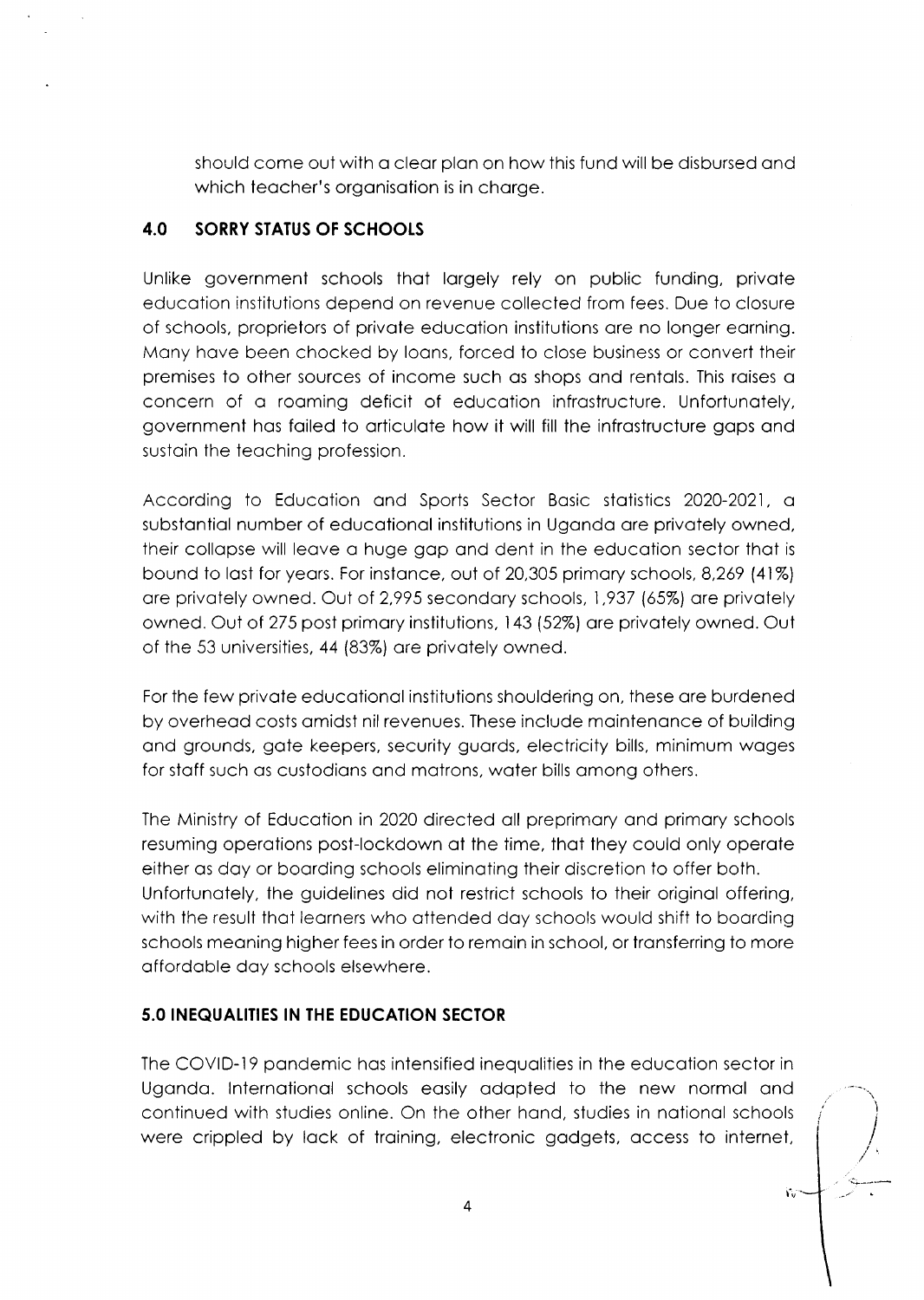capacity and students from deprived households. As a consequence, students in internotionol schools ore progressing normol into higher closses while those in notionol schools ore stolled of home. Unfortunotely, little effort hos been undertoken by government to oddress this inequolity.

The Ministry hos not oddressed the discreponcy in the school fees chorged by public schools, which roises questions obout government's regulotion of public school fees. ln November 2020, o study conducted by lnitiotive for Sociol Economic rights, lt wos found thot shortly before lockdown, Lweru SS in Buikwe District chorged UGX 50,000 os school fees, for lower thon other government schools in rural districts such as Kumi where Ongino SS in Ongino Sub County, Kumi District, chorged UGX 210,000 which is considerobly high for o doy school.

# **6.0 CHANGES IN TEACHER EDUCATION POLICY**

ln Morch 2021, The Ministry of Educotion ond Sports reportedly, occording to its spokesperson phosed out recruitment of Certificote ond Diplomo holder teochers. lt is reported thot 23 out of 46 Primory Teochers colleges (PICs) in Ugondo ore immediotely being phosed out, leoving only Core PTCs. The remoining 22 Core PTCs ore being converted into constituent colleges of Shimon University of Educotion ond ore to be referred to os Ugondo Notionol lnstitute of Teocher Educotion (UNITE). All new student teochers will be admitted on degree programs ONLY1.

Diplomo ond Certificote holder teochers together, form the single lorgest formol employee cotegory in Ugondo. The Notionol Budget Fromework Poper for FY 2021/22 puts the totol Woge Bill for Government Employees is UGX 5.1 trillion of which UGX 1.45 trillion is for Primory ond Secondory School Teochers in vorious Locol Governments. Chonging employment terms to the lorgest employment cotegory goes to the core of economy porticulorly odversely offecting tox revenue.

The current in-post teachers employed in both private and public schools deserve fairness and equity in terms of minimum requirements for teaching, promotions and remuneration. Specifically, private school teachers who have spent almost 2 years of no formal earnings, now being required to acquire groduote quolificotions is o very unfoir policy shift. The Educotion Authorities including the Minister of Educotion ond Sports ore conspicuously silent regording post lockdown educotion policy to guide porents, teochers, student

-.ir.--..--

 $yr$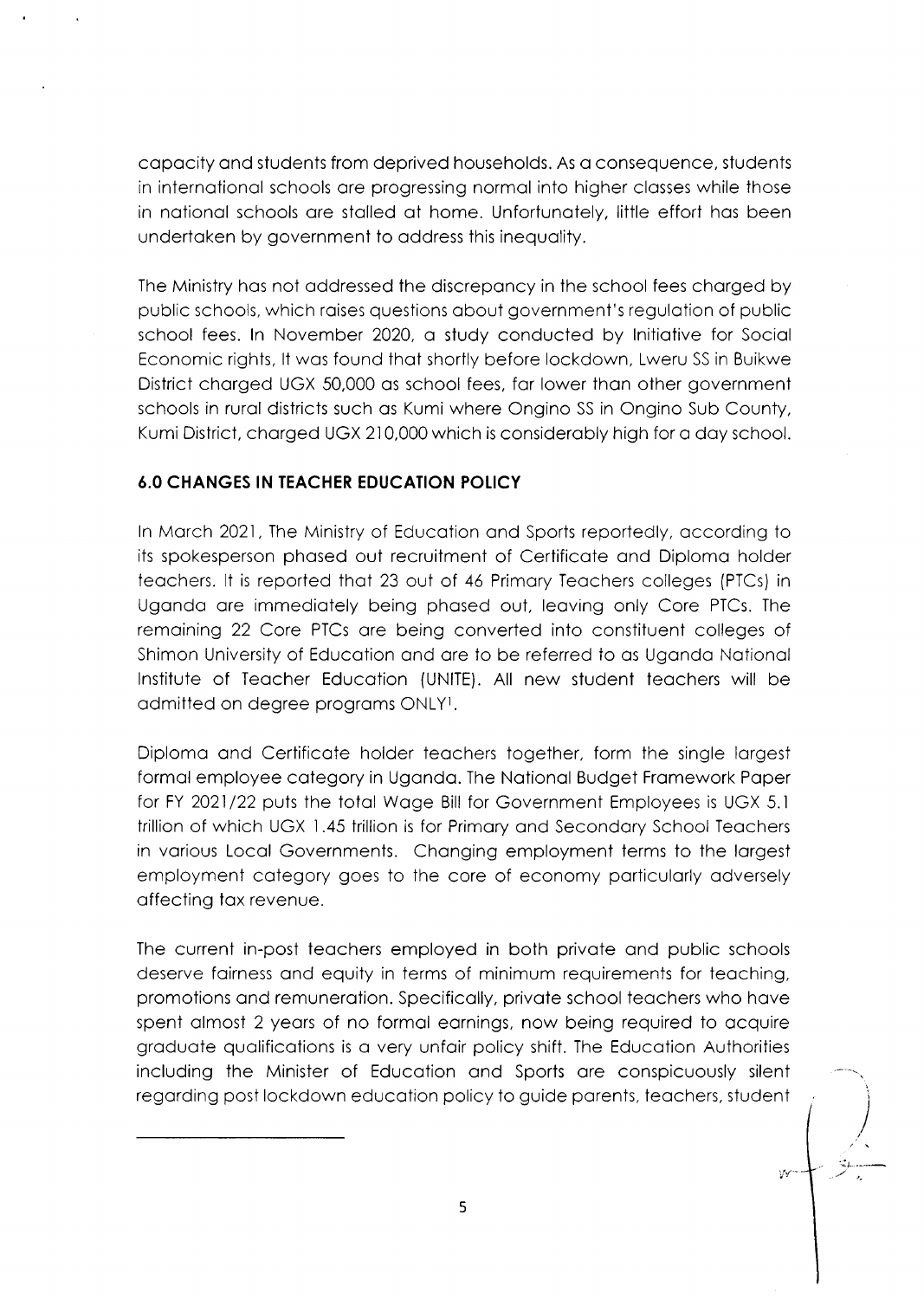teochers in teocher troining colleges ond other leorners for odequote plonning.

Rt. Hon. Speoker, requiring primory ond secondory teochers to possess o degree comes with a responsibility for Government to technically and finonciolly support both privote ond public school in-post teochers to undertoke groduote troining.

Rt. Hon. Speoker, remunerotion of teochers occording to the type of subject taught and ability of such teachers to finance their own undergraduate educotion is on unfoir policy to teochers of humonities. Teochers of Arts subjects with o significontly lower poy compored to science teocher colleagues have no incentive and means of meeting the costs of upgrading their professionol troining to ocquire degrees.

# 6.0 RECOMMENDATIONS

Rt. Hon. Speaker, in a bid to resuscitate the education sector, the following ought to be undertoken:

Public schools should be permitted immediqte occess to o defined percentoge of the releoses of copitotion gront oheod of time to toke core of the much-needed renovotions so thot the school environment is prepored for teoching ond leorning. This is premised on the foct thot whereas quarterly release of capitation grants has been ongoing during lockdown but withheld pending school reopening.

Disbursement of these withheld funds will help school odministrotors to poy for outstonding bills ond olso moke procurements required to moke schools ready to operate. During this lockdown, schools have faced many cases of vandalisation due to lack of security personnel, dilapidation because of lack of maintenance, and general run down of the school structures. This same capitation grant should be used to procure hand temperature guns, hand washing soap and other sanitary facilities like water tanks, which will be used in the odherence of the COVID SOPs.

2. A comprehensive resurgence plon for the educotion sector should immediately be presented to Parliament, indicating the actual dates when schools will be re-opened, for scrutiny and appropriation of required funds undertoken. The school lnspection progrom of Locol Government level should also be revamped, adequately funded to ensure responsive and continued humon copitol development.

W